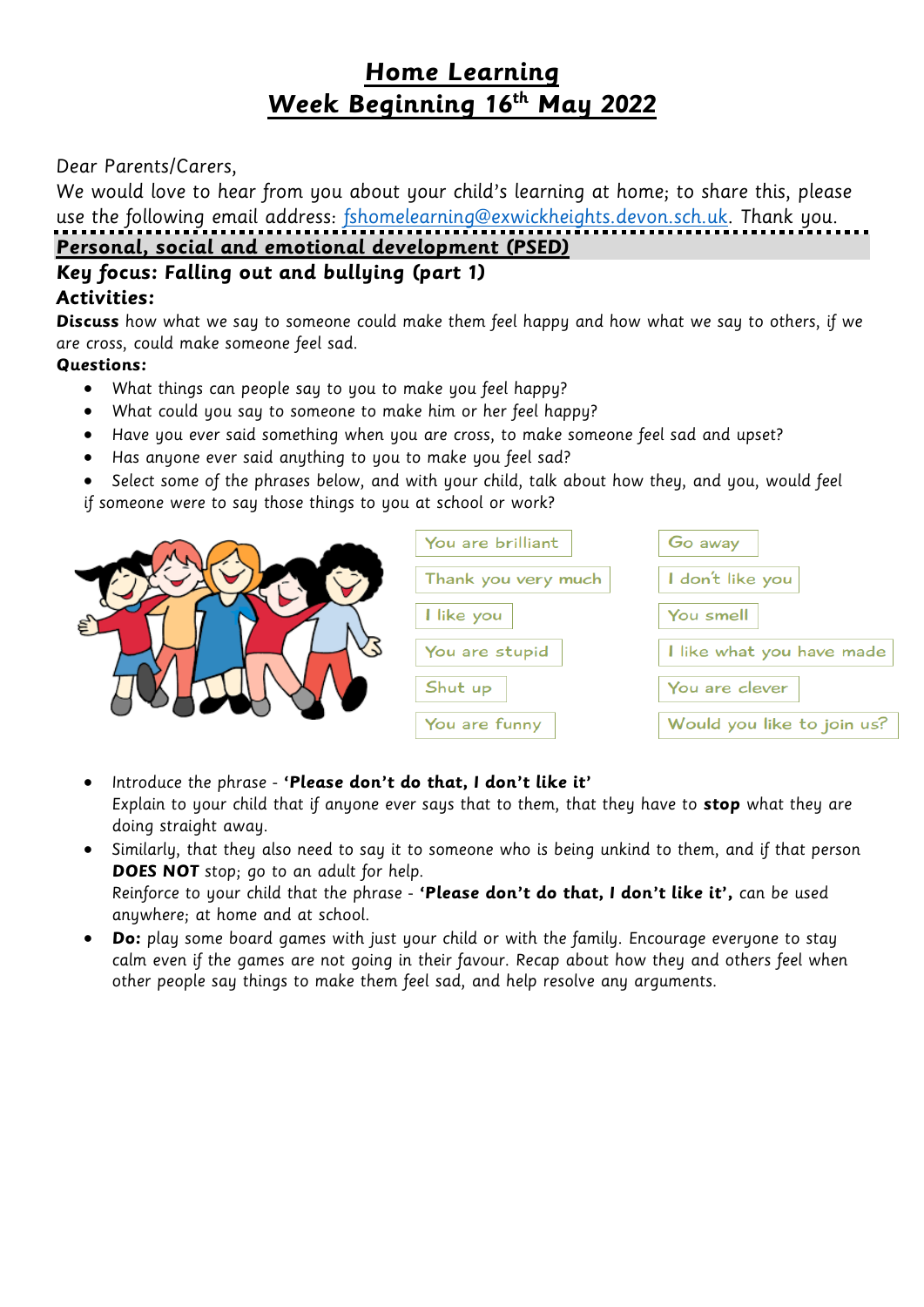#### **Communication & Language (C&L)**

## **This week our focus story is the traditional tale 'The Gingerbread Man'.**

 Read or watch and listen to a version of the story, **'The Gingerbread Man'** by following these links:

<https://video.link/w/lKmsd> <https://video.link/w/7Pmsd>



 **Talk** about the following four components of narrative: Who? Where? When? What happens next? **Who** is the story about? **Who** is made in the oven? **Who** chases the Gingerbread Man? **Who** eats the Gingerbread Man?

- **Where** does the story take place? **Where** does the fox offer to help the Gingerbread Man?
- **When** might you go bake a Gingerbread Man or other treat? **When** would you eat a sweet treat like a Gingerbread Man?
- Focusing further on the '**what happens next**'

component of narrative, as you listen or watch the story, pause it before the next pages are revealed; can you recall **what will happen next?** 

### **Physical Development (PD): gross motor movement**

## **Functional movement 'bend and stretch'. This week we will learning to straighten and tense isolated body parts.**

- Get warmed up by stretching in different ways; can you stretch up tall with your arms and onto your tiptoes? Can you stand in a wide stance like a star? Maintaining that position, can you touch your toes? Both hands on one foot at a time? Both hands in the middle?
- Can you travel around a space with straight legs like a soldier? Add arms movements so you are marching.
- Practise following instructions 'soldier march' (marching), 'soldier slide' (on tummy reach forwards and pull body along), 'soldier sleep' (roll onto your back and stretch out long).



# **In our story of the week 'The Gingerbread Man', the characters all chase after him! Could you have some races with the people in your family?**

 You could try a variety of different races; these might include a running race, a swimming race, a hopping, jumping or crawling race!